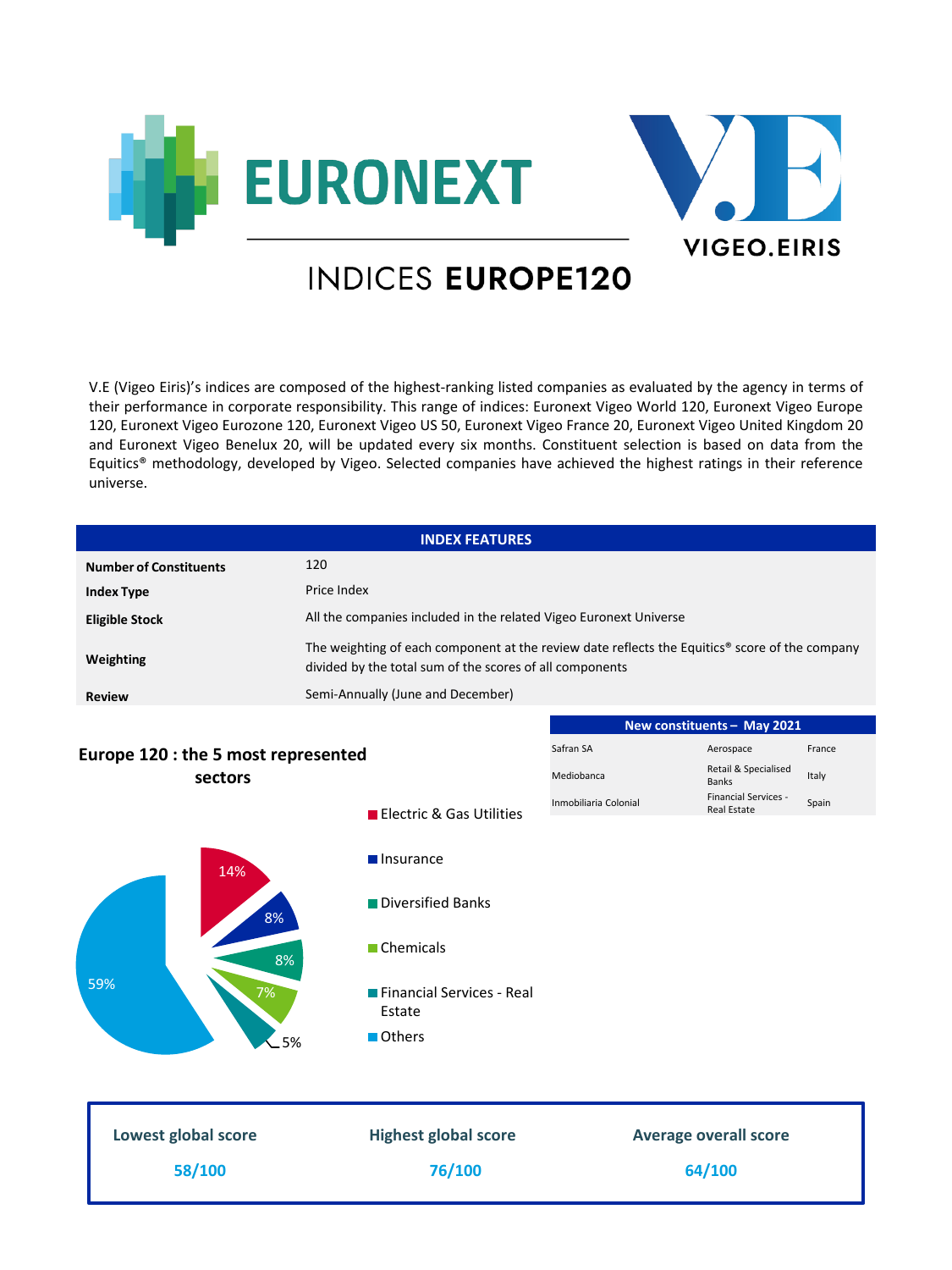| <b>EUROPE 120 Index constituents - May 2021</b> |                             |                    |              |
|-------------------------------------------------|-----------------------------|--------------------|--------------|
| <b>Sector</b>                                   | <b>Issuer</b>               | <b>Country</b>     | <b>ISIN</b>  |
| Electric & Gas Utilities                        | A2A                         | Italy              | IT0001233417 |
| <b>Diversified Banks</b>                        | ABN AMRO Bank N.V.          | Netherlands        | NL0011540547 |
| Hotel, Leisure Goods & Services                 | Accor                       | France             | FR0000120404 |
| Insurance                                       | Aegon                       | Netherlands        | NL0000303709 |
| Transport & Logistics                           | Aeroports de Paris          | France             | FR0010340141 |
| Chemicals                                       | Air Liquide                 | France             | FR0000120073 |
| Chemicals                                       | Akzo Nobel                  | Netherlands        | NL0013267909 |
| Insurance                                       | Allianz                     | Germany            | DE0008404005 |
| <b>Financial Services - General</b>             | Amundi                      | France             | FR0004125920 |
| Mining & Metals                                 | Anglo American (UK)         | United Kingdom     | GB00B1XZS820 |
| Mining & Metals                                 | ArcelorMittal               | <b>Netherlands</b> | LU1598757687 |
| Chemicals                                       | Arkema                      | France             | FR0010313833 |
| Insurance                                       | <b>ASR Nederland</b>        | Netherlands        | NL0011872643 |
| Insurance                                       | Assicurazioni Generali      | Italy              | IT0000062072 |
| Software & IT Services                          | Atos                        | France             | FR0000051732 |
| Insurance                                       | Axa                         | France             | FR0000120628 |
| <b>Diversified Banks</b>                        | <b>Banco Santander</b>      | Spain              | ES0113900J37 |
| Forest Products & Paper                         | <b>Billerudkorsnas</b>      | Sweden             | SE0000862997 |
| <b>Diversified Banks</b>                        | <b>BNP Paribas</b>          | France             | FR0000131104 |
| Financial Services - Real Estate                | <b>British Land Company</b> | United Kingdom     | GB0001367019 |
| Telecommunications                              | <b>BT</b> Group             | United Kingdom     | GB0030913577 |
| Supermarkets                                    | Carrefour                   | France             | FR0000120172 |
| <b>Industrial Goods &amp; Services</b>          | <b>CNH Industrial</b>       | Italy              | NL0010545661 |
| Insurance                                       | <b>CNP Assurances</b>       | France             | FR0000120222 |
| <b>Beverage</b>                                 | Coca-Cola HBC               | United Kingdom     | CH0198251305 |
| Financial Services - Real Estate                | Cofinimmo                   | Belgium            | BE0003593044 |
| Financial Services - Real Estate                | Covivio                     | France             | FR0000064578 |
| <b>Diversified Banks</b>                        | <b>Credit Agricole</b>      | France             | FR0000045072 |
| <b>Building Materials</b>                       | <b>CRH</b>                  | Ireland            | IE0001827041 |
| Food                                            | Danone                      | France             | FR0000120644 |
| <b>Diversified Banks</b>                        | Danske Bank                 | Denmark            | DK0010274414 |
| Telecommunications                              | Deutsche Telekom            | Germany            | DE0005557508 |
| Beverage                                        | Diageo                      | United Kingdom     | GB0002374006 |
| Chemicals                                       | <b>DSM</b>                  | Netherlands        | NL0000009827 |
| Electric & Gas Utilities                        | E.on                        | Germany            | DE000ENAG999 |
| Electric & Gas Utilities                        | <b>EDP Renovaveis</b>       | Spain              | ES0127797019 |
| Electric & Gas Utilities                        | Electricite de France       | France             | FR0010242511 |
| Electric & Gas Utilities                        | Endesa                      | Spain              | ES0130670112 |
| Electric & Gas Utilities                        | Enel                        | Italy              | IT0003128367 |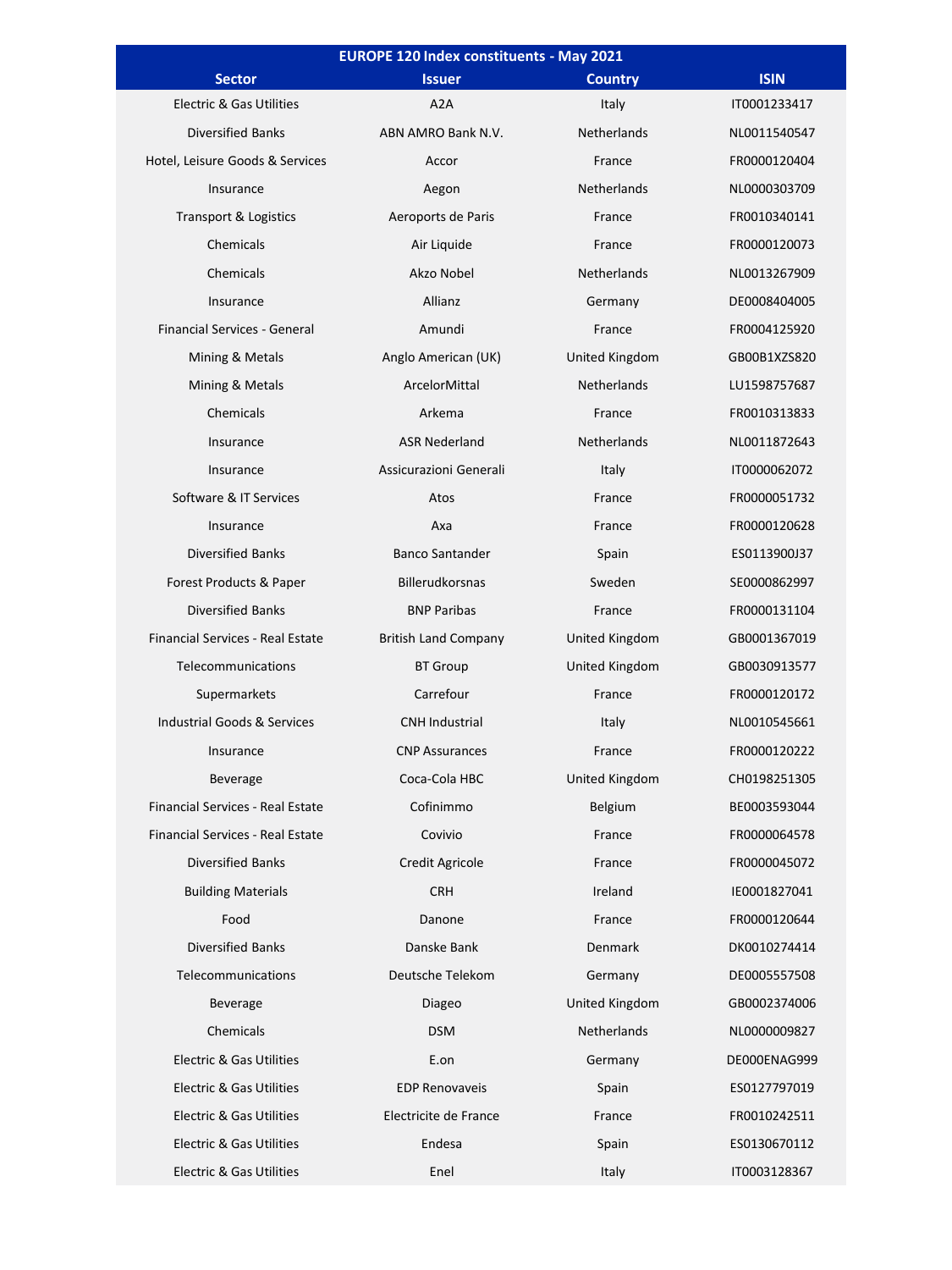| <b>EUROPE 120 Index constituents - May 2021</b> |                          |                |              |
|-------------------------------------------------|--------------------------|----------------|--------------|
| <b>Sector</b>                                   | <b>Issuer</b>            | <b>Country</b> | <b>ISIN</b>  |
| <b>Electric &amp; Gas Utilities</b>             | Energias de Portugal     | Portugal       | PTEDP0AM0009 |
| <b>Electric &amp; Gas Utilities</b>             | Engie                    | France         | FR0010208488 |
| Financial Services - General                    | Eurazeo                  | France         | FR0000121121 |
| Chemicals                                       | <b>Evonik Industries</b> | Germany        | DE000EVNK013 |
| <b>Heavy Construction</b>                       | Ferrovial                | Spain          | ES0118900010 |
| <b>Electric &amp; Gas Utilities</b>             | Fortum                   | Finland        | FI0009007132 |
| Pharmaceuticals & Biotechnology                 | GlaxoSmithkline          | United Kingdom | GB0009252882 |
| Pharmaceuticals & Biotechnology                 | Grifols                  | Spain          | ES0171996087 |
| <b>Beverage</b>                                 | Heineken Holding         | Netherlands    | NL0000008977 |
| <b>Beverage</b>                                 | Heineken NV              | Netherlands    | NL0000009165 |
| Luxury Goods & Cosmetics                        | Henkel                   | Germany        | DE0006048432 |
| <b>Electric &amp; Gas Utilities</b>             | Iberdrola                | Spain          | ES0144580Y14 |
| Specialised Retail                              | Inditex                  | Spain          | ES0148396007 |
| Technology-Hardware                             | Infineon Technologies    | Germany        | DE0006231004 |
| <b>Financial Services - Real Estate</b>         | Inmobiliaria Colonial    | Spain          | ES0139140174 |
| <b>Diversified Banks</b>                        | Intesa Sanpaolo          | Italy          | IT0000072618 |
| Supermarkets                                    | Jeronimo Martins         | Portugal       | PTJMT0AE0001 |
| Chemicals                                       | Johnson Matthey          | United Kingdom | GB00BZ4BQC70 |
| Diversified Banks                               | <b>KBC Group</b>         | Belgium        | BE0003565737 |
| Luxury Goods & Cosmetics                        | Kering                   | France         | FR0000121485 |
| Financial Services - Real Estate                | Klepierre                | France         | FR0000121964 |
| Telecommunications                              | <b>KPN</b>               | Netherlands    | NL0000009082 |
| Hotel, Leisure Goods & Services                 | La Francaise des Jeux SA | France         | FR0013451333 |
| Insurance                                       | Legal & General Group    | United Kingdom | GB0005603997 |
| Electric Components & Equipment                 | Legrand                  | France         | FR0010307819 |
| Luxury Goods & Cosmetics                        | LOreal                   | France         | FR0000120321 |
| Energy                                          | Lundin Energy            | Sweden         | SE0000825820 |
| <b>Retail &amp; Specialised Banks</b>           | Mediobanca               | Italy          | IT0000062957 |
| Automobiles                                     | Michelin                 | France         | FR0000121261 |
| Forest Products & Paper                         | Mondi (UK)               | United Kingdom | GB00B1CRLC47 |
| Insurance                                       | Munich Re                | Germany        | DE0008430026 |
| <b>Diversified Banks</b>                        | Natixis SA               | France         | FR0000120685 |
| <b>Electric &amp; Gas Utilities</b>             | Naturgy Energy Group     | Spain          | ES0116870314 |
| Food                                            | Nestle                   | Switzerland    | CH0038863350 |
| Technology-Hardware                             | <b>Nokia</b>             | Finland        | FI0009000681 |
| Mining & Metals                                 | Norsk Hydro              | Norway         | NO0005052605 |
| Pharmaceuticals & Biotechnology                 | Novozymes                | Denmark        | DK0060336014 |
| Energy                                          | <b>OMV</b>               | Austria        | AT0000743059 |
| Telecommunications                              | Orange                   | France         | FR0000133308 |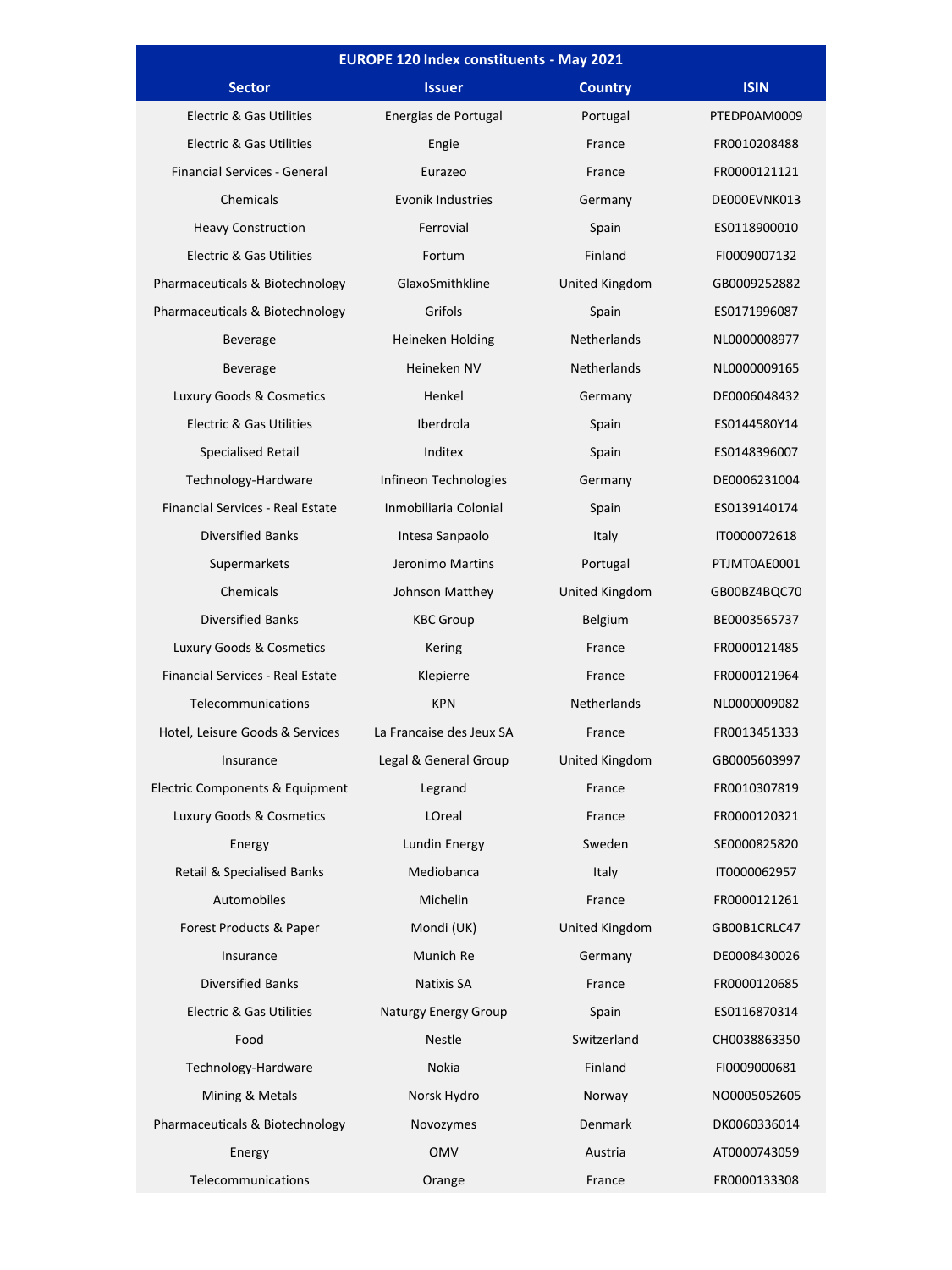| <b>EUROPE 120 Index constituents - May 2021</b> |                                    |                    |              |  |
|-------------------------------------------------|------------------------------------|--------------------|--------------|--|
| <b>Sector</b>                                   | <b>Issuer</b>                      | <b>Country</b>     | <b>ISIN</b>  |  |
| <b>Electric &amp; Gas Utilities</b>             | Orsted                             | <b>Denmark</b>     | DK0060094928 |  |
| Beverage                                        | Pernod-Ricard                      | France             | FR0000120693 |  |
| Automobiles                                     | Peugeot                            | Italy              | NL00150001Q9 |  |
| Transport & Logistics                           | Poste Italiane                     | Italy              | IT0003796171 |  |
| Broadcasting & Advertising                      | <b>Publicis Groupe</b>             | France             | FR0000130577 |  |
| Electric & Gas Utilities                        | <b>Red Electrica</b>               | Spain              | ES0173093024 |  |
| <b>Business Support Services</b>                | Rentokil Initial                   | United Kingdom     | GB00B082RF11 |  |
| Energy                                          | Repsol                             | Spain              | ES0173516115 |  |
| Specialised Retail                              | Rexel                              | France             | FR0010451203 |  |
| Electric & Gas Utilities                        | <b>RWE</b>                         | Germany            | DE0007037129 |  |
| Aerospace                                       | Safran SA                          | France             | FR0000073272 |  |
| Software & IT Services                          | SAP                                | Germany            | DE0007164600 |  |
| Electric Components & Equipment                 | Schneider Electric                 | France             | FR0000121972 |  |
| Technology-Hardware                             | <b>SEB</b>                         | France             | FR0000121709 |  |
| Electric Components & Equipment                 | Siemens Gamesa<br>Renewable Energy | Spain              | ES0143416115 |  |
| Electric Components & Equipment                 | Signify NV                         | <b>Netherlands</b> | NL0011821392 |  |
| Forest Products & Paper                         | Smurfit Kappa Group                | Ireland            | IE00B1RR8406 |  |
| Electric & Gas Utilities                        | Snam                               | Italy              | IT0003153415 |  |
| <b>Diversified Banks</b>                        | Societe Generale                   | France             | FR0000130809 |  |
| Hotel, Leisure Goods & Services                 | Sodexo                             | France             | FR0000121220 |  |
| Chemicals                                       | Solvay                             | <b>Belgium</b>     | BE0003470755 |  |
| Software & IT Services                          | Sopra Steria Group                 | France             | FR0000050809 |  |
| Electric & Gas Utilities                        | <b>SSE</b>                         | United Kingdom     | GB0007908733 |  |
| Technology-Hardware                             | STMicroelectronics                 | <b>Netherlands</b> | NL0000226223 |  |
| Forest Products & Paper                         | Stora Enso                         | Finland            | FI0009005961 |  |
| Waste & Water Utilities                         | Suez                               | France             | FR0010613471 |  |
| Insurance                                       | Swiss Re                           | Switzerland        | CH0126881561 |  |
| Chemicals                                       | Symrise                            | Germany            | DE000SYM9999 |  |
| Telecommunications                              | Telecom Italia                     | Italy              | IT0003497168 |  |
| Telecommunications                              | Telefonica                         | Spain              | ES0178430E18 |  |
| Electric & Gas Utilities                        | Terna                              | Italy              | IT0003242622 |  |
| <b>Business Support Services</b>                | <b>Travis Perkins</b>              | United Kingdom     | GB0007739609 |  |
| Financial Services - Real Estate                | Unibail-Rodamco-Westfield          | France             | FR0013326246 |  |
| Food                                            | Unilever                           | United Kingdom     | GB00B10RZP78 |  |
| Waste & Water Utilities                         | <b>United Utilities Group</b>      | United Kingdom     | GB00B39J2M42 |  |
| Forest Products & Paper                         | UPM-Kymmene                        | Finland            | FI0009005987 |  |
| Automobiles                                     | Valeo                              | France             | FR0013176526 |  |
| Waste & Water Utilities                         | Veolia Environnement               | France             | FR0000124141 |  |